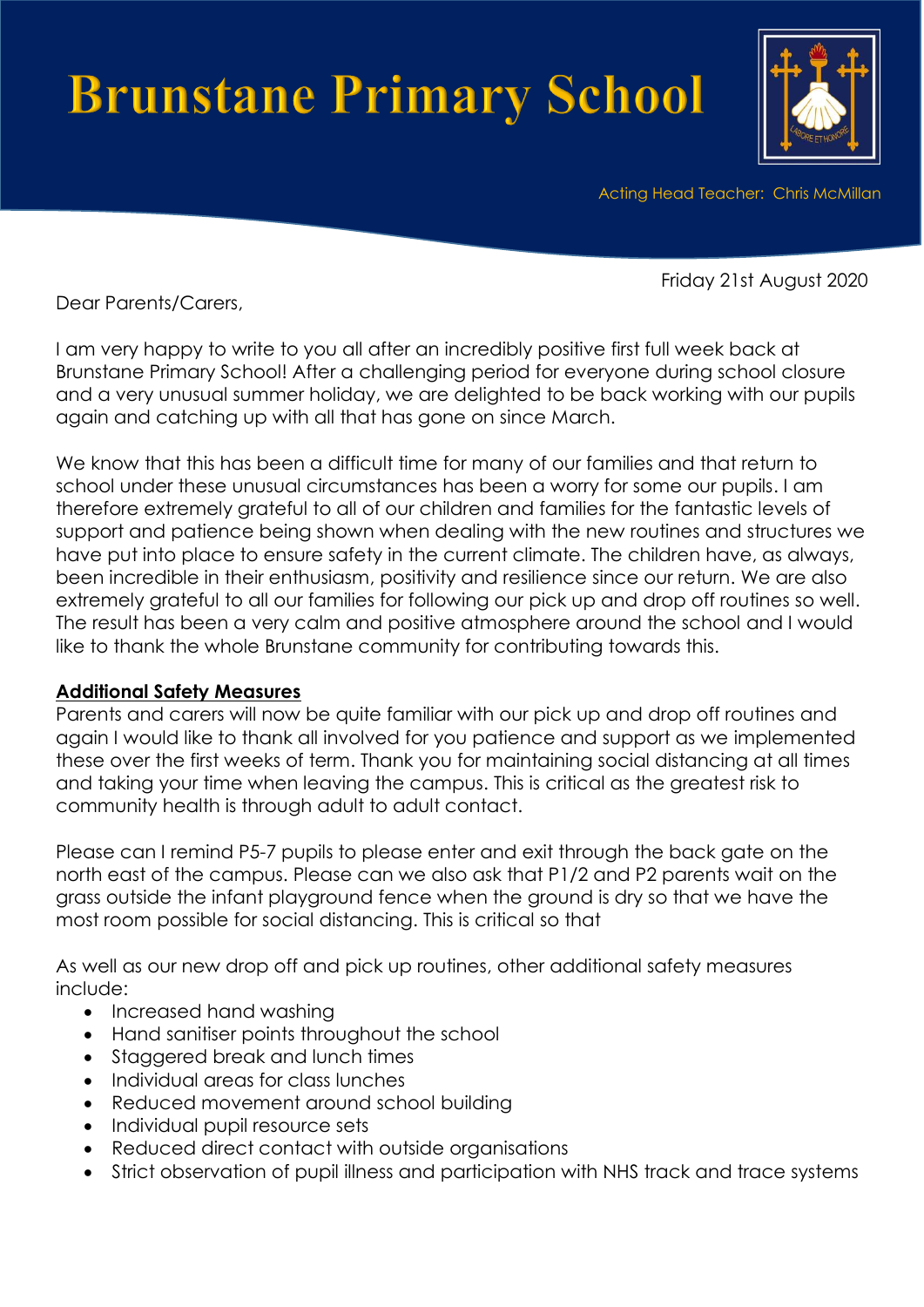# **Staffing**

We are extremely fortunate to have secured some additional staff for term one to reinforce our efforts to mitigate the impact of school closure. We are very happy to announce that Miss Astwood who was with us last term has returned to Brunstane with a remit to support attainment in literacy and numeracy and Paddy Dearlove, our active school coordinator, will be working with classes to enhance our health and wellbeing programme.

Our teaching staff for term one of this session is now as follows:

P1 – **Mr Donnachie** @Primary1BPS P1/2 – **Miss Rosendale and Ms Roche** - @BPSPrimary1\_2, @Primary1\_2BPS P2 – **Miss Renwick and Miss Rosendale** @MissRenwickBPS , @BPSPrimary1\_2 P3 – **Miss Finlayson** - @MsFinlaysonBPS P4 – **Mr Chalmers** - @MrChalmersBPS P4/5 – **Mrs Niven** - @MrsSNiven P5 – **Miss Campbell** - @MissCampbellBPS P6 - **Mr Archibald** - @MrArchibaldBPS P7 - **Miss Innes** - @bpsMiss SLC Class – **Miss Sives** - @MissSivesBPS MLD Class – **Miss Hope and Mrs Ritchie** - , @MrsRitchieBPS Additional Support for Learning – **Mr Paton** @MrPBrunstane Additional Support for Learning – **Mrs Mason** Literacy and Numeracy attainment support – **Miss Astwood** @MissAstwoodP Health and Wellbeing Support – **Paddy Dearlove** Time to Talk – **Mrs Rennie** - @BrunstaneB Outdoor Learning – **Mrs Still** - @MrsStillBPS

I have included class Twitter handles so that you can keep up to date with all the latest news from each class. The main school Twitter account is @BrunstanePS

We are sadly about to say goodbye to Miss Lonie from our Nursery team who is moving on to an exciting new post at Gracemount Primary School. We would like to thank her for being such a warm and committed member of our Early level team. We know that she will be missed by pupils, staff and families alike.

Mrs Still has also left our Nursery but will remain at Brunstane as our Outdoor Learning teacher. Please look out for notes in bags advising what day she will be working with your child's class. Please could pupils wear older clothes and wellies/waterproof shoes on days when Mrs Still is in class – we might well be getting muddy. The school can assist any families who need support to buy wellies or coats. Please give us a call if we can help.

#### **Environment**

We are very happy to have made a number of improvements to both the internal and external school environment. These include improvements to the area outside our SLC and MLD classes, landscaping of our Nursery garden, new fencing and an extension to the infant playground and the construction of our basketball court in the front playground. Construction of an additional football pitch alongside the nature trail will be constructed shortly.

**Brunstane Primary School | 106 Magdalene Drive, Edinburgh, EH15 3BE Email admin@brunstane.edin.sch.uk | Tel 0131 669 4498 | Twitter: @BrunstanePS | Web: www.brunstane.edin.sch.uk**